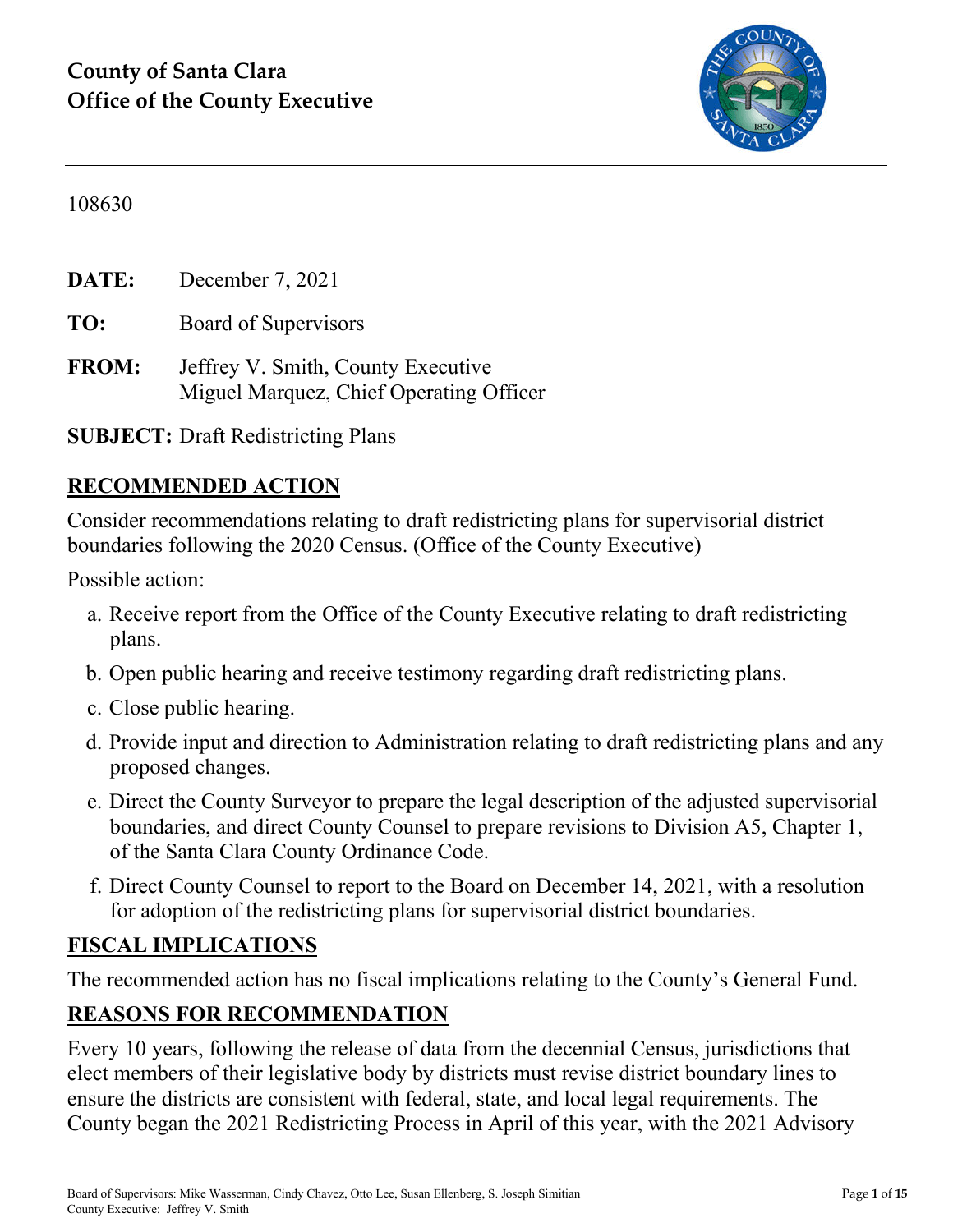Redistricting Commission meeting from July through October, and the first draft redistricting plans being presented to the Board on November 2, 2021, to meet the redistricting deadline.

### *Redistricting Deadline*

As the Board selects a final redistricting plan, any map created by the County's consultant, Redistricting Partners, or a map submitted through the County's public portal, DistrictR, may be considered as the final redistricting plan for supervisorial district boundaries. If a map is selected that has not been drawn by Redistricting Partners, and analyzed by Administration and County Counsel for legal compliance, the map would need to be developed in Redistricting Partners' Maptitude software and posted on the County's website in final form by Friday, December 10, 2021, to be adopted at the December 14, 2021, Board of Supervisors meeting to comply with the December 15, 2021, legal deadline to adopt updated supervisorial boundaries with the 2020 US Census data. In order to do so, precise final direction must be provided to Redistricting Partners, Administration, and County Counsel no later than the end of the day on December 8, 2021, to meet the legal deadline. Requested changes to maps must preserve the spirit of communities of interest testimony and identify an area to be utilized to balance the proposed change.

## *Prior Board of Supervisors Direction on Draft Redistricting Plans*

At the November 16, 2021 (Item No. 13) Board of Supervisors meeting, at the request of Supervisor Chavez, the Board directed Administration to report to the Board on December 7, 2021, with a revised version of the *Draft Yellow Plan: First Refinement*, incorporating input provided by the Board members, and adding the Lexington Reservoir area to District 5. Additional input from the Board included:

- maintain current City of San José City Council District 1 in one supervisorial district on the final Map (*Supervisor Ellenberg*);
- revise the Yellow Map to include the Evergreen neighborhood in the City of San José in one supervisorial district (*Supervisor Lee*);
- include a version with the Meadowfair neighborhood in the City of San José in Supervisorial District 1 and a version with the neighborhood in Supervisorial District 2; (*Supervisor Lee*); and
- create smooth boundaries along natural borders, such as major roadways. (*Supervisor Lee*)

Administration worked with Redistricting Partners to incorporate input provided by the Board, while maintaining communities of interest, city boundaries, a total plan deviation well below the recognized 10% deviation range limit, an Asian-American Pacific Islander (API) majority-minority Citizen Voting Age Population (CVAP) in District 3, and a Latino Influence District in District 2.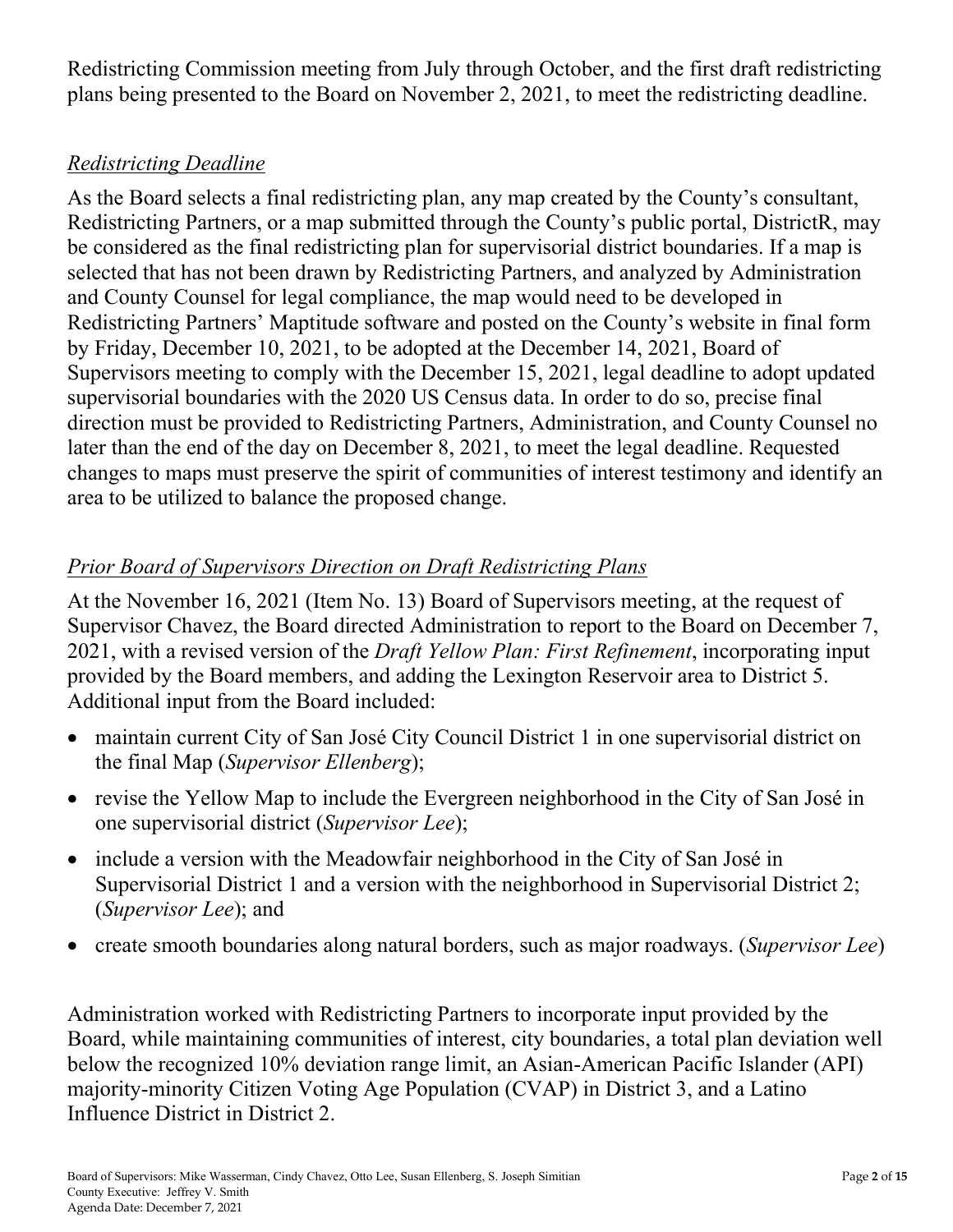The maps below, and maps previously created by Redistricting Partners, may be considered by the Board of Supervisors for adoption as developed or with clearly outlined changes. Since October 13, 2021, Redistricting Partners has created 29 maps on behalf of the County for review by the 2021 Advisory Redistricting Commission (Commission) and/or the Board of Supervisors. The 29 maps created by Redistricting Partners are outlined in the attachment, *2021 Draft Maps Developed by Redistricting Partners,* with hyperlinks to enlargeable versions*.*

The 2021 Advisory Redistricting Commission received over 200 submissions from the public, including community of interest testimony, draft maps, and public comments. Communities of Interest input is one of the factors to be considered in the redistricting process, along with cities, census-designated places, neighborhoods, and other criteria. The Elections Code Section 21500(c)(2) provides:

*"(2) To the extent practicable, the geographic integrity of any local neighborhood or local community of interest shall be respected in a manner that minimizes its division. A "community of interest" is a population that shares common social or economic interests that should be included within a single supervisorial district for purposes of its effective and fair representation. Communities of interest do not include relationships with political parties, incumbents, or political candidates."*

Draft maps submitted through the public portal can be reviewed at [https://districtr.org/event/Santa\\_Clara\\_County.](https://districtr.org/event/Santa_Clara_County)

## *Revised Draft Redistricting Plans*

To implement the Board's direction and maintain communities of interest testimony heard throughout the 2021 redistricting process, five new redistricting plans have been prepared for consideration by the Board: Alpha, Beta, Gamma, Delta, and Epsilon. All five draft redistricting plans minimize the splitting of cities, with only the City of San José being split into all five supervisorial districts. All draft redistricting plans reflect communities of interest testimony to retain the following neighborhoods in the City of San José in Supervisorial District 2: Communications Hill, Reid-Hillview, and Seven Trees. Attached to this report is a Draft Maps Comparison, which compares key considerations of the current boundaries to the proposed drafts. At the request of President Wasserman, the Draft Maps Comparison includes the Draft EE 2.0: First Refinement. Highlights of key considerations are bolded in the attachment and include:

- *Lowest Total Plan Deviation: Draft Delta Plan at 1.7%*
- *Highest Asian-American Pacific Islander (API) majority-minority Citizen Voting Age Population (CVAP) in District 3: Draft Yellow First Refinement and Delta at 50.1%*
- *Highest Latino Influence District in District 2: Draft Alpha Plan at 48%*
- *Plans Requiring Adjustment if Selected:*
	- o *Draft Yellow First Refinement Plan- Unify East Foothills in District 2, Unify Los Gatos in District 5, Unify Sunnyvale in District 3*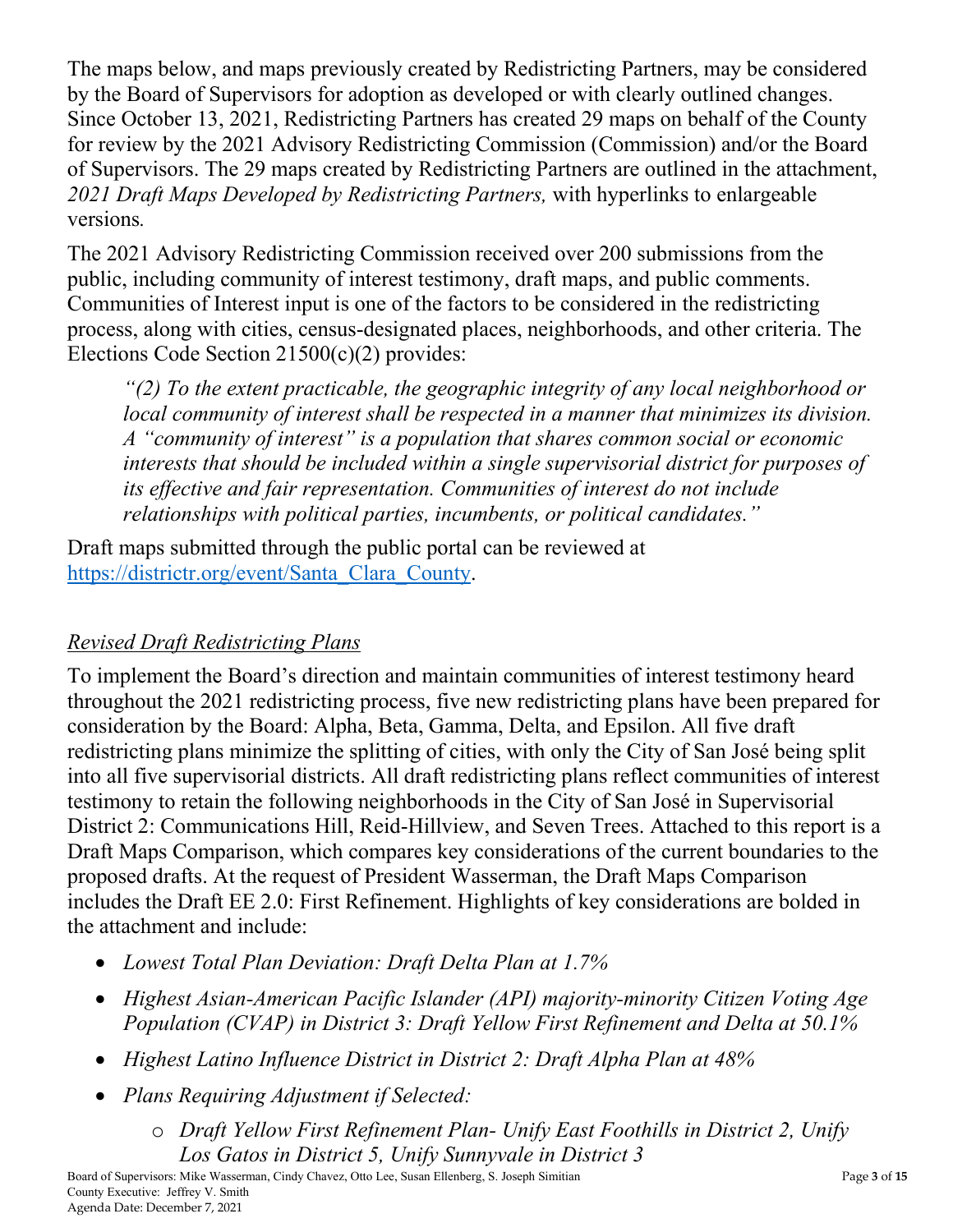#### o *Draft Epsilon Plan- Unify East Foothills in District 2*

This report provides an analysis of the Draft Yellow Plan: First Refinement and five new draft redistricting plans: Alpha, Beta, Gamma, Delta, and Epsilon. Attached to this report and posted on the redistricting website's homepage (*[www.sccgov.org/2021redistricting](http://www.sccgov.org/2021redistricting)*) are Atlases for each draft redistricting plan with information requested by the Board, including information on cities and Census-Designated Places and their corresponding size in proposed districts, hyperlinks to enlargeable versions, square mileage, ethnic breakdown, and the Citizen Voting Age Population (CVAP). The images also include a representation of how each proposal varies from the existing lines and where cities are located within each proposed district. The sections below include an overview of the six draft redistricting plans and provide characteristics of each draft plan:

- *Draft Yellow Redistricting Plans: First Refinement - Pg. 5*
- *Draft Alpha Redistricting Plan - Pg. 6*
- *Draft Beta Redistricting Plan - Pg. 7*
- *Draft Gamma Redistricting Plan - Pg. 8*
- *Draft Delta Redistricting Plan - Pg. 9*
- *Draft Epsilon Redistricting Plan - Pg. 10*
- *Links to Communities of Interest Testimony and Reviewed Maps - Pg. 13*
- *Map Analysis - Pg.14*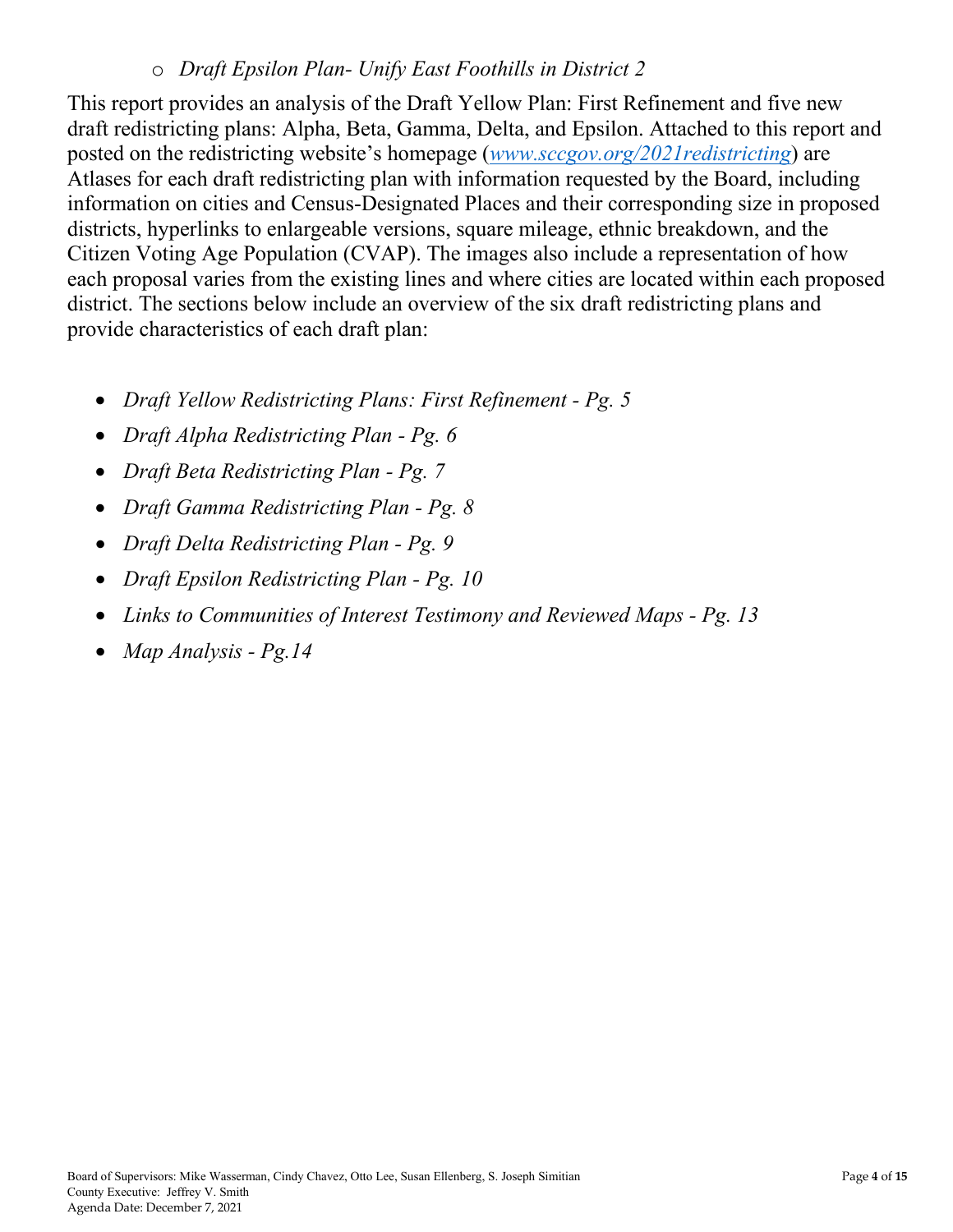#### **Draft Yellow Plan: First Refinement:**

<http://sccgov.iqm2.com/Citizens/FileOpen.aspx?Type=4&ID=220415&MeetingID=13236>



The *Draft Yellow Plan: First Refinement* has a total plan deviation of 5.2%. The two districts with the greatest deviation are District 3 (-2.24%) and District 4 (2.98%)

- $\bullet$  # of Split Cities: 1
	- o City of San José (within 5 supervisorial districts)
	- o There are smaller splits, which can be adjusted
- Latino Influence District 2 at 47.7%
- Citizen Voting Age Population: Asian-Pacific Islander Majorityminority in District 3 at 50.1%

| <b>Draft Yellow Plan: First Refinement</b> |           |          |           |         |           |  |
|--------------------------------------------|-----------|----------|-----------|---------|-----------|--|
| 2020 Census                                |           |          |           |         |           |  |
| Population                                 | 382,211   | 393,968  | 379,319   | 399,610 | 385,032   |  |
| Deviation                                  | $-5,817$  | 5.940    | $-8,709$  | 11,582  | $-2,996$  |  |
| Deviation $\%$                             | $-1.50\%$ | $1.53\%$ | $-2.24\%$ | 2.98%   | $-0.77\%$ |  |
| <b>Total Plan Deviation</b>                |           |          |           | $5.2\%$ |           |  |

The *Draft Yellow Plan: First Refinement* reduced the proposed size of District 5 by moving the boundary between District 1 and District 5 further north, with Los Gatos and Almaden Valley remaining in District 5. Many minor changes were made to communities of interest to unify them by similar demographic factors conveyed during communities of interest testimony to the 2021 Advisory Redistricting Commission and during the November 2, 2021 special joint meeting of the Commission and the Board. To move this map forward for final adoption, Administration recommends unifying East Foothills in District 2, Los Gatos in District 5, and Sunnyvale in District 3.

Distinguishing characteristics of the *Draft Yellow Plan: First Refinement* include:

- Expanded District 2 at the East Foothills, past Miguelita Road to the rural access road
- Moved the Communications Hill neighborhood in San José from District 1 to District 2
- Moved the Cambrian Park neighborhood in San José from District 1 to District 4
- Moved Edenvale neighborhood in San José from District 2 to District 1
- Made technical adjustment to include all the City of Santa Clara in District 4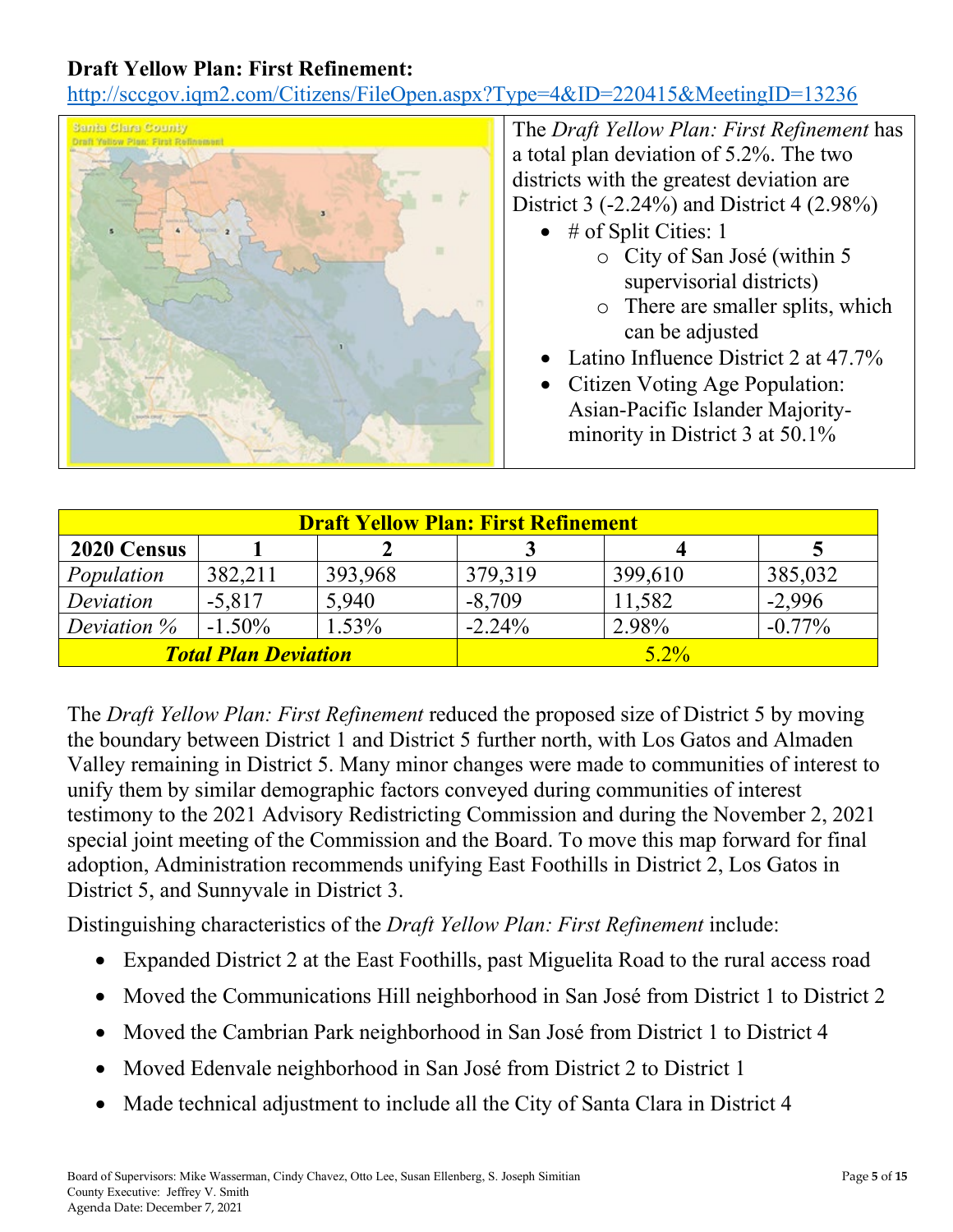## **Draft Alpha Plan:**

[https://redistrictingpartners.com/wp-content/uploads/2021/11/Santa-Clara-County-Draft-Plan-Alpha-11\\_23.html](https://redistrictingpartners.com/wp-content/uploads/2021/11/Santa-Clara-County-Draft-Plan-Alpha-11_23.html)

The *Draft Alpha Plan* has a total plan deviation of 4.8%. The two districts with the greatest deviation are District 3 (-2.07%) and District 4 (2.73%)

- $\bullet$  # of Split Cities: 1 o City of San José (within 5 supervisorial districts)
- Highest Latino Influence District: District 2 at 48.0%
- Citizen Voting Age Population: Asian-Pacific Islander Majority-minority in District 3 at 50.0%



| <b>Draft Alpha Plan</b>                |           |           |           |         |          |  |  |
|----------------------------------------|-----------|-----------|-----------|---------|----------|--|--|
| 2020 Census                            |           |           |           |         |          |  |  |
| Population                             | 382,671   | 380,763   | 379,991   | 398,604 | 398,111  |  |  |
| Deviation                              | $-5,357$  | $-7,265$  | $-8,037$  | 10,576  | 10,083   |  |  |
| Deviation $\%$                         | $-1.38\%$ | $-1.87\%$ | $-2.07\%$ | 2.73%   | $2.60\%$ |  |  |
| <b>Total Plan Deviation</b><br>$4.8\%$ |           |           |           |         |          |  |  |

The *Draft Alpha Plan* incorporates Board direction to add the Lexington Reservoir area to proposed Supervisorial District 5 from proposed Supervisorial District 1 in the *Draft Yellow Plan: First Refinement.* It also places the Silver Creek and Evergreen neighborhoods in the City of San José in proposed Supervisorial District 1, as directed by the Board. To comply with Board direction, boundaries were also smoothed where possible while preserving city boundaries and the spirit of communities-of-interest testimony. As a result of these changes, the total plan deviation was reduced and population shifted, resulting in Districts 1, 2, and 3 becoming underpopulated, and Districts 4 and 5 becoming overpopulated. Distinguishing characteristics of the *Draft Alpha Plan* include:

- Meadowfair neighborhood in San José is in proposed Supervisorial District 2
- Census-Designated Place Lexington Hills is in proposed Supervisorial District 5
	- o All of the Los Gatos-Saratoga Joint High School District is within proposed Supervisorial District 5
- Closely follows the current City of San José City Council District 1 boundary for proposed Supervisorial District 4
- Evergreen neighborhood in the City of San José is in proposed Supervisorial District 1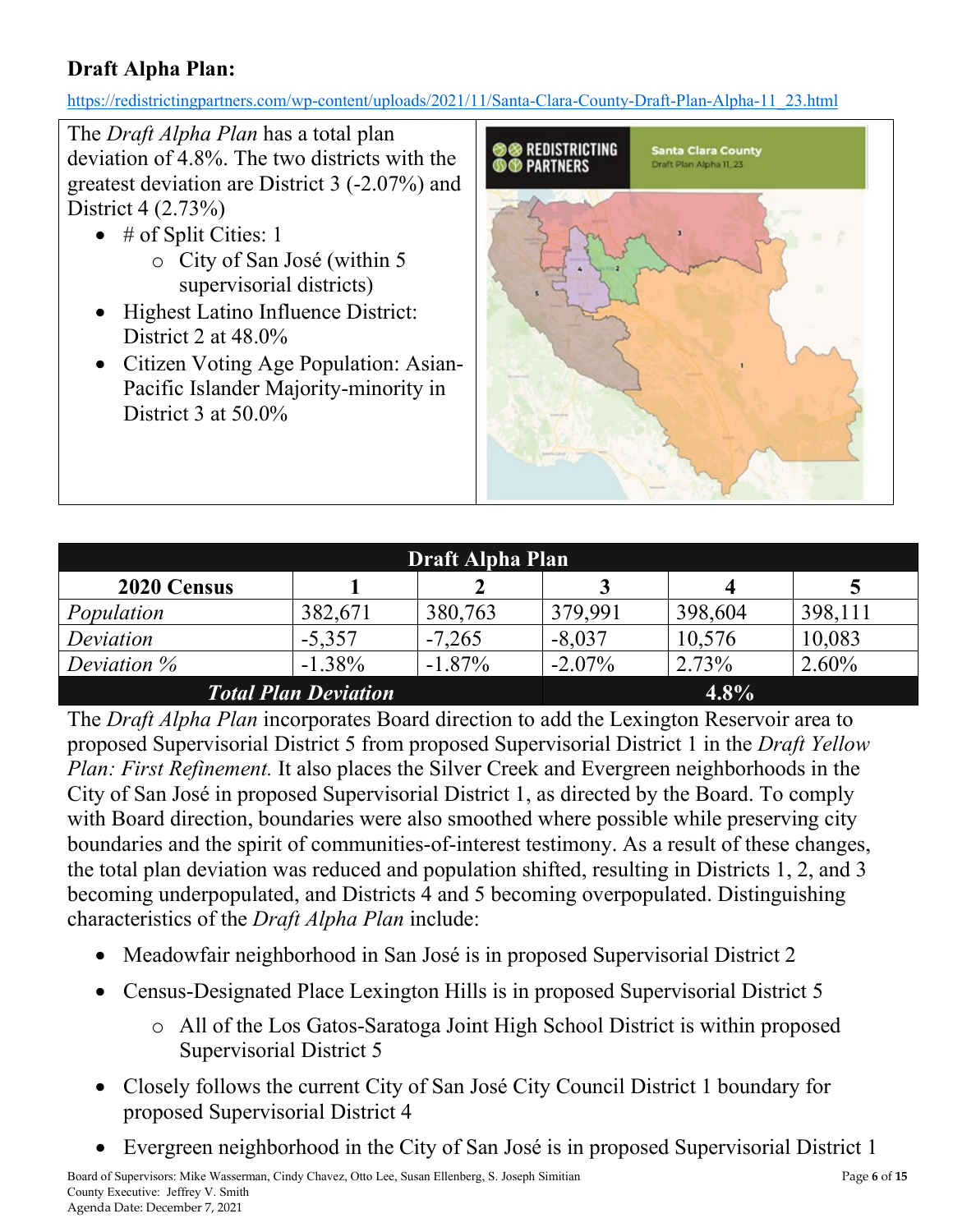### **Draft Beta Plan:**

[https://redistrictingpartners.com/wp-content/uploads/2021/11/Santa-Clara-County-Draft-Plan-Beta-11\\_23.html](https://redistrictingpartners.com/wp-content/uploads/2021/11/Santa-Clara-County-Draft-Plan-Beta-11_23.html)



The *Draft Beta Plan* has a total plan deviation of 4.8%. The two districts with the greatest deviation are District 3 (-2.07%) and District 4 (2.73%)

- $\bullet$  # of Split Cities: 1
	- o City of San José (within 5 supervisorial districts)
- Latino Influence District: District 2 at 47.4%
- Citizen Voting Age Population: Asian-Pacific Islander Majorityminority in District 3 at 50.0%

| <b>Draft Beta Plan</b>      |          |           |           |         |          |  |  |
|-----------------------------|----------|-----------|-----------|---------|----------|--|--|
| 2020 Census                 |          |           |           |         |          |  |  |
| Population                  | 382,657  | 380,777   | 379,991   | 398,604 | 398,111  |  |  |
| Deviation                   | $-5,371$ | $-7,251$  | $-8,037$  | 10,576  | 10,083   |  |  |
| Deviation $\%$              | $-1.38%$ | $-1.87\%$ | $-2.07\%$ | 2.73%   | $2.60\%$ |  |  |
| <b>Total Plan Deviation</b> |          | $4.8\%$   |           |         |          |  |  |

The *Draft Beta Plan* is like the *Draft Alpha Plan,* but the Meadowfair neighborhood in the City of San José is shifted into proposed Supervisorial District 1 in response to Board direction. Though the plan deviation remained at 4.8%, the Latino Influence in proposed Supervisorial District 2 was reduced from 48% to 47.4% with an overall shift of 14 people from proposed Supervisorial District 1 to proposed Supervisorial District 2.

Distinguishing characteristics of the *Draft Beta Plan* include:

- Meadowfair neighborhood in San José is in proposed Supervisorial District 1
- Census-Designated Place Lexington Hills is in proposed Supervisorial District 5
	- o All of the Los Gatos-Saratoga Joint High School District is within proposed Supervisorial District 5
- Closely follows the current City of San José City Council District 1 boundary for proposed Supervisorial District 4
- Evergreen neighborhood in the City of San José is in proposed Supervisorial District 1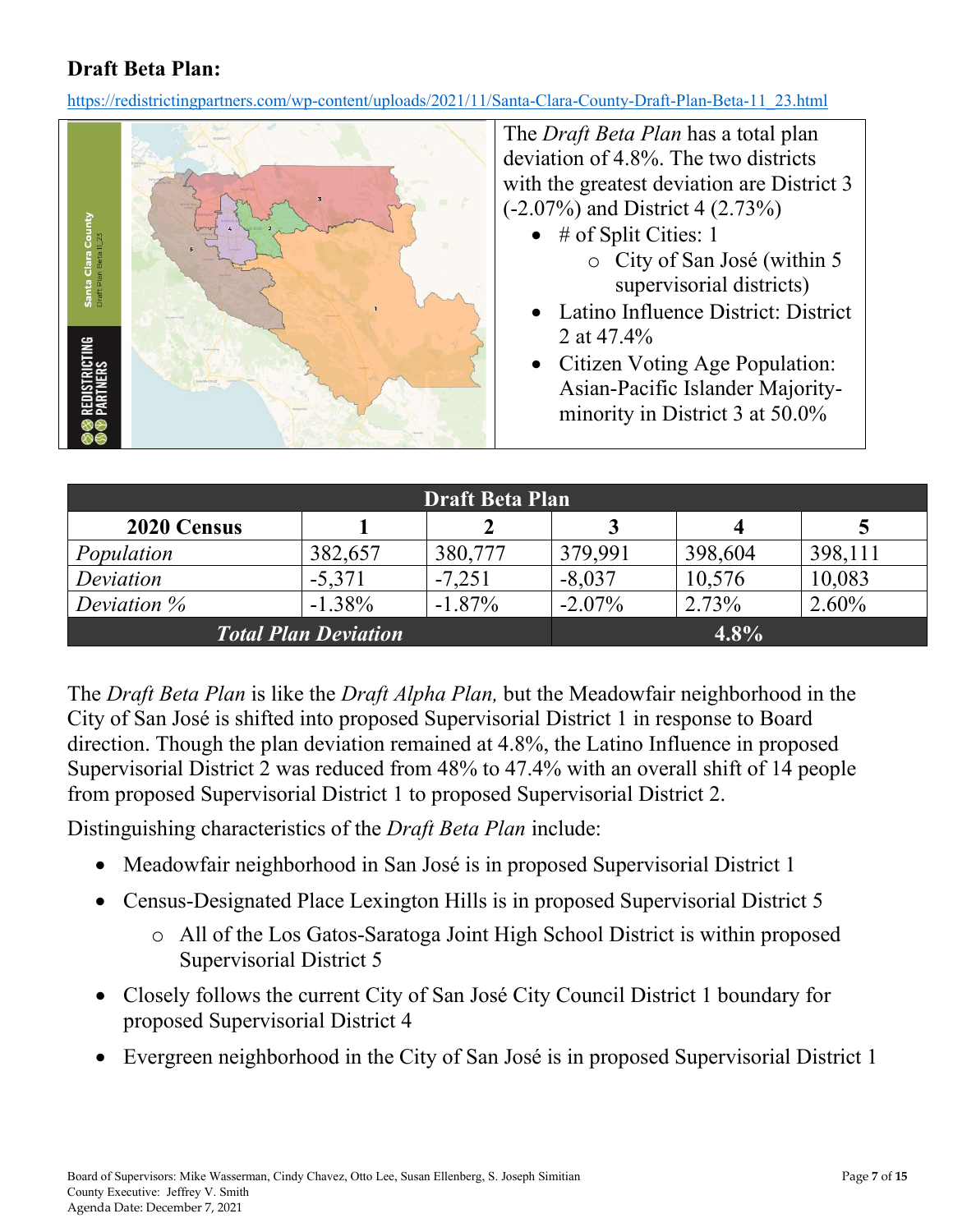## **Draft Gamma Plan:**

[https://redistrictingpartners.com/wp-content/uploads/2021/11/Santa-Clara-County-Draft-Plan-Gamma-11\\_23.html](https://redistrictingpartners.com/wp-content/uploads/2021/11/Santa-Clara-County-Draft-Plan-Gamma-11_23.html)

The *Draft Gamma Plan* has a total plan deviation of 4.4%. The two districts with the greatest deviation are District 3 (-1.66%) and District 4 (2.73%).

- $\bullet$  # of Split Cities: 1 o City of San José (within 5
	- supervisorial districts)
- Latino Influence District: District 2 at  $47.0\%$
- Citizen Voting Age Population: Asian-Pacific Islander Majorityminority in District 3 at 50.0%



| <b>Draft Gamma Plan</b>     |          |          |          |         |          |  |  |
|-----------------------------|----------|----------|----------|---------|----------|--|--|
| 2020 Census                 |          |          |          | 4       |          |  |  |
| Population                  | 384,682  | 390,551  | 381,573  | 398,604 | 384,730  |  |  |
| Deviation                   | $-3,346$ | 2,523    | $-6,455$ | 10,576  | $-3,298$ |  |  |
| Deviation $\%$              | $-0.86%$ | $0.65\%$ | $-1.66%$ | 2.73%   | $-0.85%$ |  |  |
| <b>Total Plan Deviation</b> |          |          |          | 4.4%    |          |  |  |

The *Draft Gamma Plan* adapts the *Draft Beta Plan,* with a focus on the Census-Designated Place Lexington Hills. Communities of Interest testimony had identified the Los Gatos-Saratoga Joint High School District as an area to maintain in one supervisorial district, so the proposed Supervisorial District 5 southeastern boundary was adjusted to follow the school district's border, but retains some of the Almaden Valley neighborhood within proposed Supervisorial District 1, along the natural border of Almaden Expressway, as suggested in communities-of-interest testimony.

Distinguishing characteristics of the *Draft Gamma Plan* include:

- Meadowfair neighborhood in San José is in proposed Supervisorial District 1
- Census-Designated Place Lexington Hills is in proposed Supervisorial District 5
	- o All of the Los Gatos-Saratoga Joint High School District is within proposed Supervisorial District 5
- Closely follows the current City of San José City Council District 1 boundary for proposed Supervisorial District 4
- Evergreen neighborhood in the City of San José is in proposed Supervisorial District 1
- Almaden Valley in the City of San José is split at Almaden Expressway into proposed Supervisorial Districts 1 and 5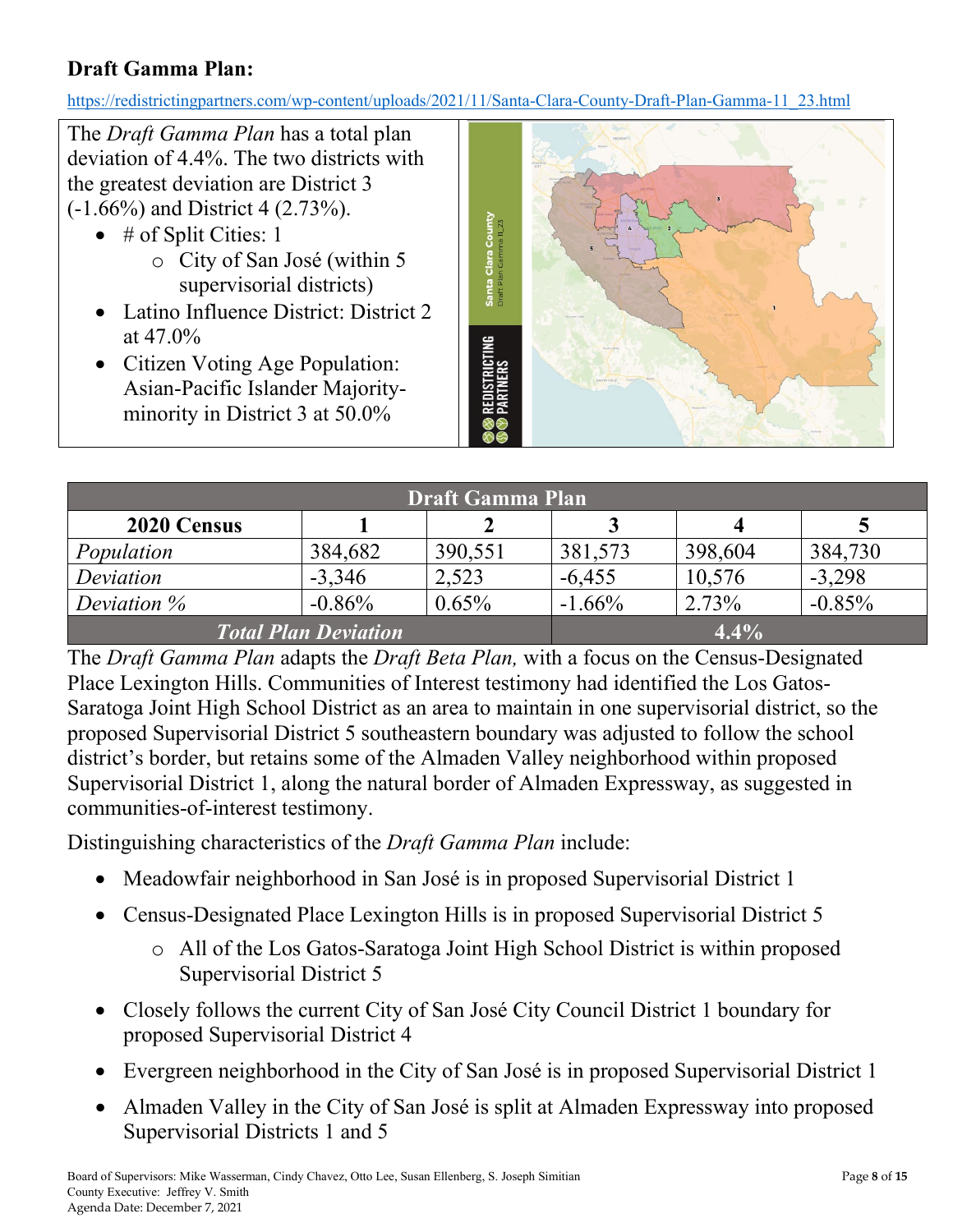### **Draft Delta Plan:**

<https://redistrictingpartners.com/wp-content/uploads/2021/11/Santa-Clara-County-Draft-Plan-Delta.html>



The *Draft Delta Plan* has the lowest total plan deviation of 1.7%. The two districts with the greatest deviation are District 1 (0.51%) and District 3 (-1.18%)

- $\bullet$  # of Split Cities: 1
	- o City of San José (within 5 supervisorial districts)
- Latino Influence District: District 2 at 47.7%
- Citizen Voting Age Population: Asian-Pacific Islander Majorityminority in District 3 at 50.1%

| <b>Draft Delta Plan</b>     |          |          |          |         |         |  |
|-----------------------------|----------|----------|----------|---------|---------|--|
| 2020 Census                 |          |          |          | 4       |         |  |
| Population                  | 389,991  | 388,095  | 383,440  | 389,593 | 389,021 |  |
| Deviation                   | 1,963    | 67       | $-4,588$ | 1,565   | 993     |  |
| Deviation $\%$              | $0.51\%$ | $0.02\%$ | $-1.18%$ | 0.40%   | 0.26%   |  |
| <b>Total Plan Deviation</b> | $1.7\%$  |          |          |         |         |  |

The *Draft Delta Plan* achieves the Board's direction of a lower total plan deviation by shifting the southwestern border of current Supervisorial District 4 to reduce the size of proposed District 4. This splits the current City of San José City Council District 1 into proposed Supervisorial Districts 4 and 5, at San Tomas Expressway, which is a natural boundary. The southern border of proposed Supervisorial District 2 also moves south past West Capital Expressway to Branham Lane and follows CA 87 to CA 85.

Distinguishing characteristics of the *Draft Delta Plan* include:

- Town of Los Gatos is in proposed Supervisorial District 4
- Meadowfair neighborhood in San José is in proposed Supervisorial District 2
- Census-Designates Place Lexington Hills is in proposed Supervisorial District 1
- Evergreen neighborhood in the City of San José is in proposed Supervisorial District 1
- All of Almaden Valley in the City of San José is in proposed Supervisorial District 1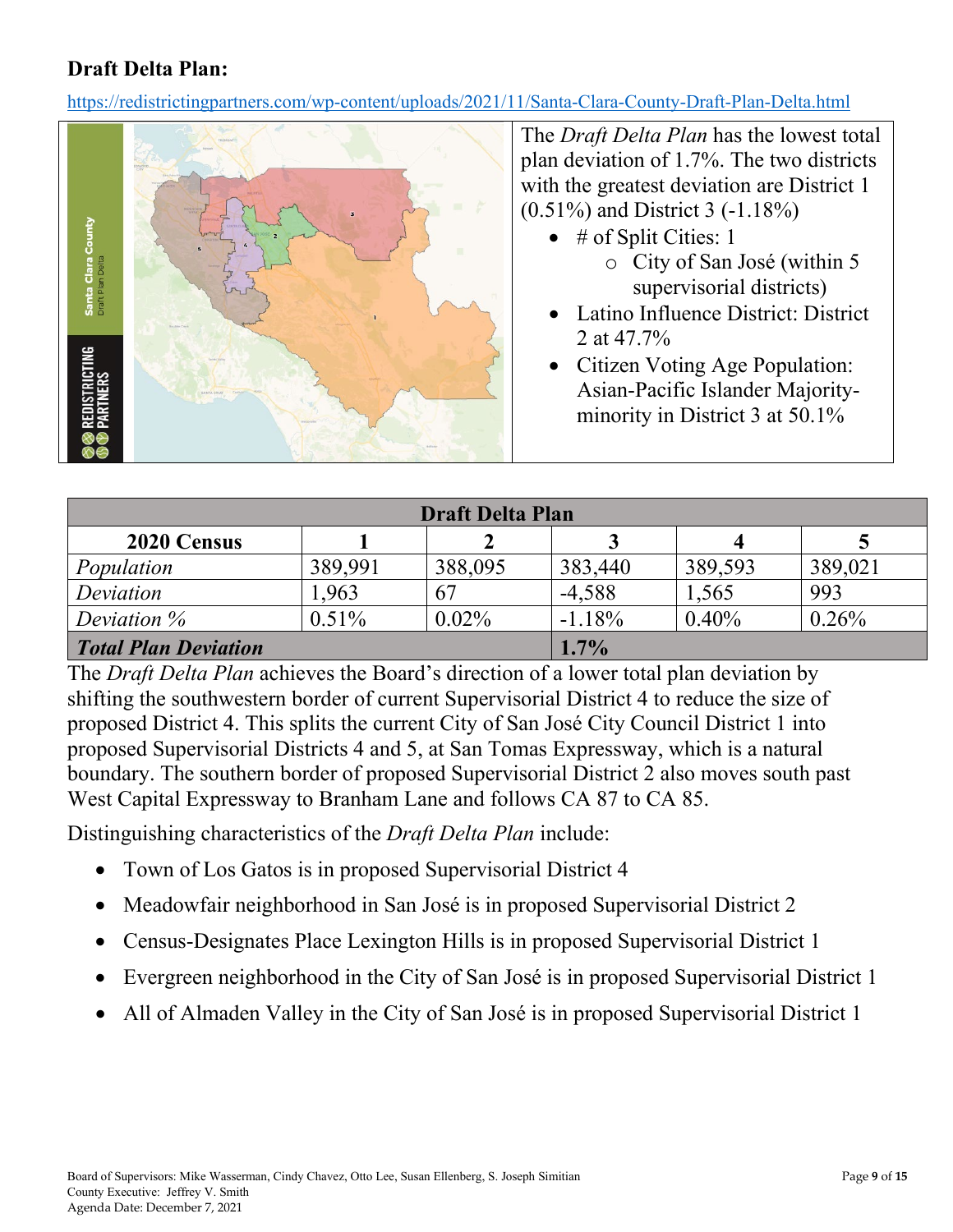## **Draft Epsilon Plan:**

<https://redistrictingpartners.com/wp-content/uploads/2021/11/Santa-Clara-County-Draft-Plan-Epsilon.html>

The *Draft Epsilon Plan* has a total plan deviation of 4.4%. The two districts with the greatest deviation are District 3 (-1.75%) and District 5 (2.60%)  $\bullet$  # of Split Cities: 1 Santa Clara County o City of San José (within 5 Draft Plan Epsilon supervisorial districts) • Latino Influence District: District 2 at 47.7% • Citizen Voting Age Population: STRICTING<br>Ners Asian-Pacific Islander Majorityminority in District 3 at 50.0%

| <b>Draft Epsilon Plan</b>   |           |           |           |         |          |  |
|-----------------------------|-----------|-----------|-----------|---------|----------|--|
| 2020 Census                 |           |           |           |         |          |  |
| Population                  | 384,406   | 382,880   | 381,219   | 393,502 | 398,133  |  |
| Deviation                   | $-3,622$  | $-5,148$  | $-6,809$  | 5.474   | 10,105   |  |
| Deviation $\%$              | $-0.93\%$ | $-1.33\%$ | $-1.75\%$ | 1.41%   | $2.60\%$ |  |
| <b>Total Plan Deviation</b> |           |           |           | 4.4%    |          |  |

During the early stages of the Commission, communities of interest testimony was received to keep Diridion Station in current Supervisorial District 4. This draft plan provides the Board with an option for all Diridon Station to be in proposed Supervisorial District 4, as it is currently. Communities of interest testimony was also received to keep the neighborhood of Willow Glen in the City of San José whole in one supervisorial district, so this draft plan shifts the southeastern boundary of proposed Supervisorial District 4 east toward Minnesota Avenue, following the natural border of the Guadalupe River. To move this draft map forward for final adoption, Administration recommends unifying Alum Rock in proposed Supervisorial District 2 by moving 779 people from proposed Supervisorial District 3.

Distinguishing characteristics of the *Draft Epsilon Plan* include:

- Meadowfair neighborhood in San José is in proposed Supervisorial District 2
- Town of Los Gatos and Census-Designated Place Lexington Hills are in proposed Supervisorial District 5, and all of Almaden Valley in District 1
	- o Closely follows Los Gatos-Saratoga Joint High School District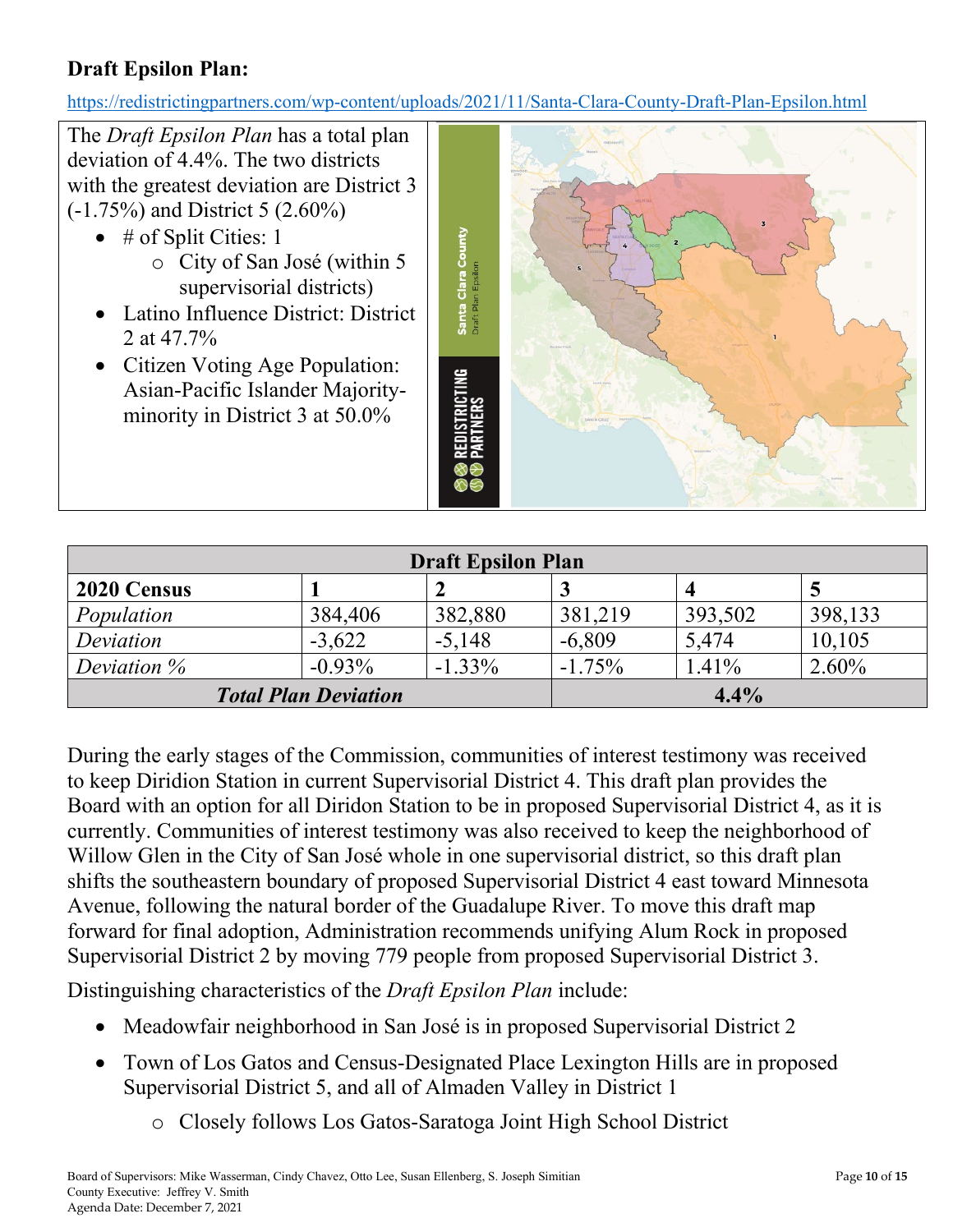- Evergreen neighborhood in the City of San José is in proposed Supervisorial District 1
- Extends the northern border of proposed Supervisorial District 2 along the North First Street corridor

## **CHILD IMPACT**

The recommended action will have no/neutral impact on children and youth.

## **SENIOR IMPACT**

The recommended action will have no/neutral impact on seniors.

## **SUSTAINABILITY IMPLICATIONS**

The recommended action will have no/neutral sustainability implications.

# **BACKGROUND**

Every 10 years, following the release of data from the decennial Census, jurisdictions that elect members of their legislative body by districts must revise district boundary lines to ensure the districts are consistent with federal, state, and local legal requirements.

At the April 6, 2021 (Item No. 22) Board of Supervisors meeting, the Board established a framework for the 2021 Redistricting Process. The framework aims to maintain flexibility to maximize opportunities for community engagement during a compressed timeline because of the significant delay in the release of the 2020 census data. This framework also included establishing a fifteen-member 2021 Advisory Redistricting Commission, with 3 commissioners from each supervisorial district.

The Board of Supervisors adopted Resolution BOS-2021-50 establishing the 2021 Advisory Redistricting Commission on April 20, 2021 (Item No. 59). The resolution directed Administration to establish an advisory redistricting commission composed of 15 members to hold public hearings, collect community input, and recommend to the Board updated supervisorial district boundaries. The resolution sets forth the criteria for membership on the Commission as well as the selection and appointment process for the members.

At the June 8, 2021 (Item No. 26), the Office of the County Counsel provided a report relating to the 2021 redistricting process and provide input and direction to the 2021 Advisory Redistricting Commission regarding redistricting criteria. At the request of Supervisor Simitian, the Board directed the 2021 Advisory Redistricting Commission to prepare proposed plans that are as close to equal in population as technologically possible while conforming to all other requirements of State law and the Resolution establishing the Commission.

Board of Supervisors: Mike Wasserman, Cindy Chavez, Otto Lee, Susan Ellenberg, S. Joseph Simitian Page **11** of **15** County Executive: Jeffrey V. Smith At the November 2, 2021 (Item No. 4) special joint meeting of the Board of Supervisors and the 2021 Advisory Commission meeting, the Commission provided an overview of the communities of interest testimony received, presented three recommended maps, and provided information on a framework to evaluate draft maps and to provide guidance on potential future revisions. Some of the key considerations and themes regarding communities of interest, local neighborhoods, and the importance of maintaining the integrity of cities and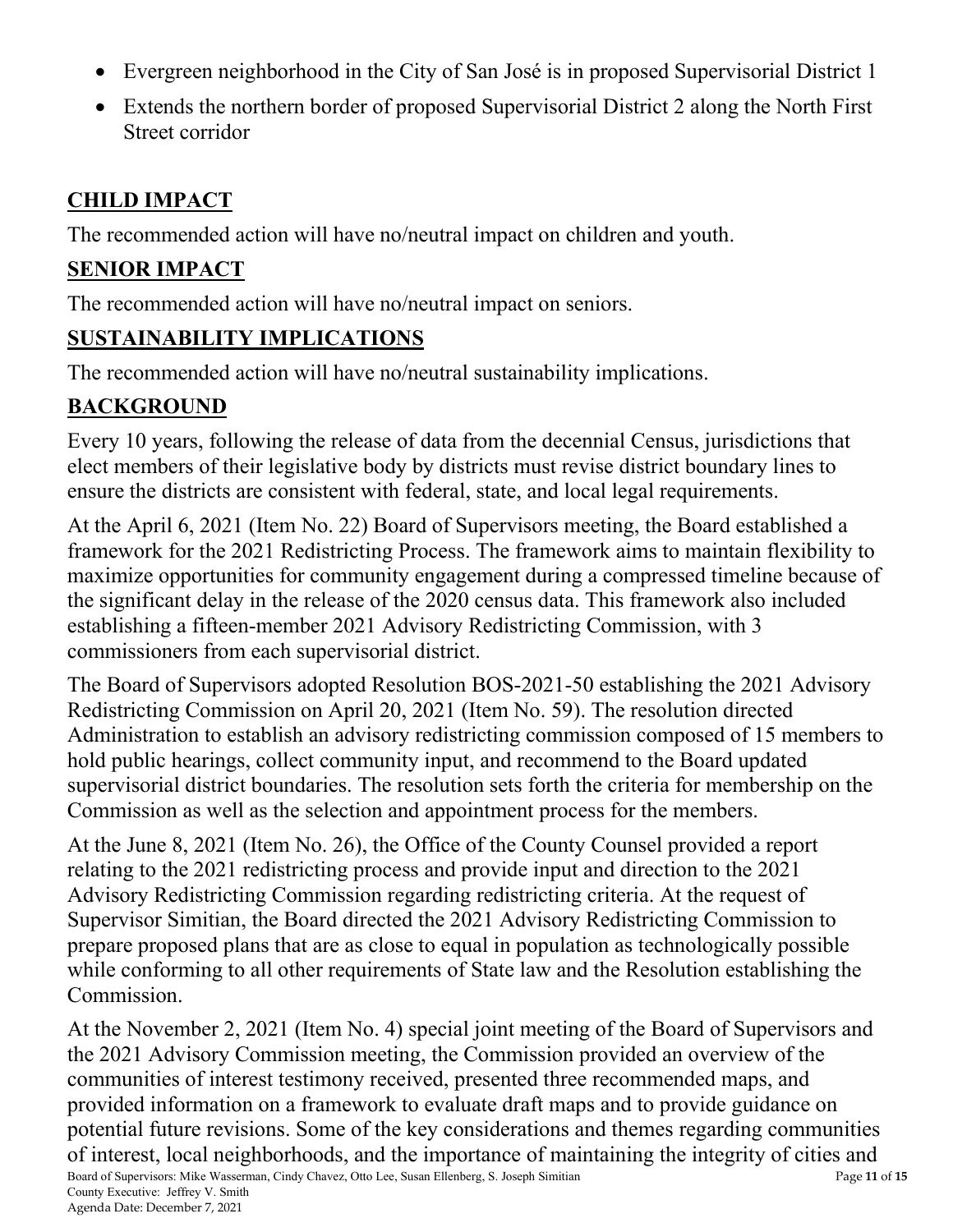census-designated places that arose from public testimony, public comment, communities of interest forms, communities of interest maps, and draft district boundary maps include:

- Keeping cities, other than the City of San José given its large geographic footprint, and census-designated places intact within a single supervisorial district.
- Regarding Sunnyvale, the official policy of the City of Sunnyvale supports maintaining the current split of that city into two districts. That policy also supports putting the City of San José in only three districts, which is likely not possible given the sprawling shape of San José. However, many members of the public, including several current and former elected officials in Sunnyvale, provided contrary testimony supporting placement of the entire City of Sunnyvale in one supervisorial district.
- Consider placing the western cities described as the communities of Los Gatos, Monte Sereno, and Saratoga together and to consider placing them with Campbell, Cupertino and Cambrian or with Los Altos and Palo Alto.
	- o There was also testimony that the unincorporated portions of Los Gatos fit well with District 1 as well as some testimony in support of maintaining Los Gatos and Monte Sereno in District 1.
	- o Relatedly, there was significant public testimony and discussion of maintaining the entirety of the Los Gatos-Saratoga Joint High School District in one district.
- Consider whether the Almaden Valley neighborhood fits better into District 5 or District 4 than it fits with District 1, although some residents of that neighborhood prefer staying in District 1 with southern, more rural cities.
- Consider whether the Evergreen neighborhood should or could be kept whole, and if so whether in District 1, District 2, or District 3.
- Consider whether Alum Rock and the East Foothills communities should be placed in the same district, recognizing that both communities should be maintained whole.
- Consider whether the Asian communities living in Milpitas and Berryessa align better with neighborhoods in East San José or with Sunnyvale communities when drawing a majority-minority Asian CVAP district.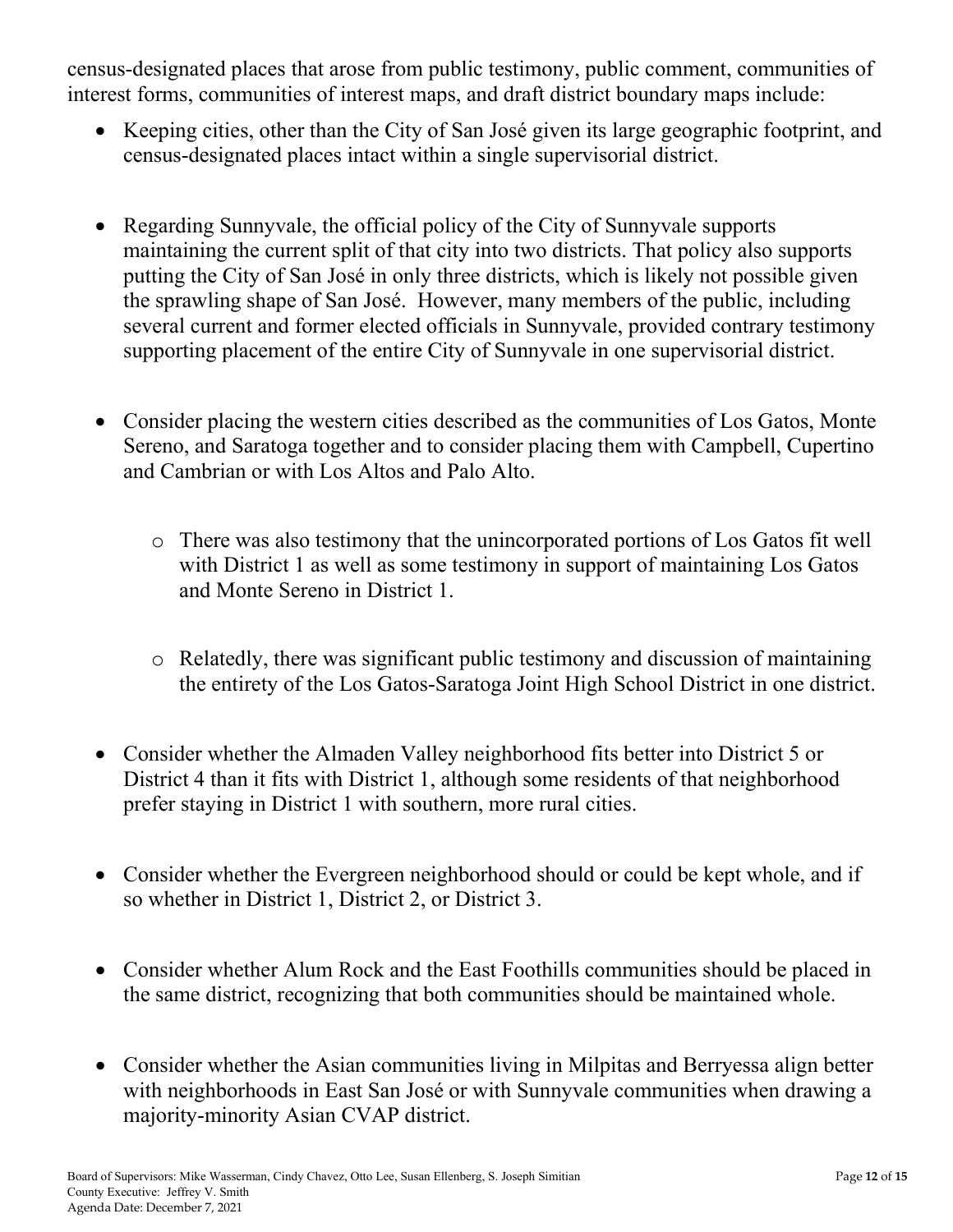- There was testimony from people representing the Berryessa neighborhood that suggested they did not feel that the East San José Vietnamese community shared common interests with the Chinese community in Berryessa.
- Given the preference from the public and the Commission of not splitting cities, there was some concern about how the existing District 3 shape bypasses the City of Santa Clara using an area that is largely uninhabited.
- Consider whether District 5 should include any of San José, and whether Sunnyvale has more in common with Palo Alto, Mountain View, and Los Altos than with Saratoga, Monte Sereno, and Los Gatos.
- Consider whether to maintain and perhaps increase the Latino CVAP population in a district including downtown San José to ensure that population is the plurality in a district, which may provide for an influence district that could improve the ability of that community of interest to elect a candidates of choice.

To review the 190 Communities of Interest (COI) submissions, please visit [www.sccgov.org/2021redistricting/COI.](http://www.sccgov.org/2021redistricting/COI)

Maps developed by Redistricting Partners and reviewed by the Commission are posted on the redistricting website: [https://countyexec.sccgov.org/2021-redistricting-process/reviewed](https://countyexec.sccgov.org/2021-redistricting-process/reviewed-draft-redistricting-plans)[draft-redistricting-plans.](https://countyexec.sccgov.org/2021-redistricting-process/reviewed-draft-redistricting-plans)

At the November 2, 2021, meeting, the Board directed the Clerk of the Board to schedule a second public hearing on November 16, 2021, and December 7, 2021, at no earlier than 2:00 p.m. to consider any proposed changes to the draft redistricting plans. The Office of the County Counsel was directed to prepare a Resolution for consideration to approve a redistricting plan for supervisorial district boundaries as opposed to an Ordinance process and to provide a legal analysis of federal and state prioritization requirements prior to the November 16, 2021 hearing relating to each of the three maps selected for further consideration. Administration was directed to clarify the number and percentage of city populations in each district, and city within each district, for each map selected for further consideration and to report to the Board on November 16, 2021, with options for consideration relating to maps labeled the draft Yellow Plan, the draft Purple Plan, and the draft EE 2.0 Plan to reduce deviations and to amend district boundaries to meet state and federal requirements.

At the November 16, 2021 (Item No. 13) Board of Supervisors meeting, at the request of Supervisor Chavez, the Board directed Administration to report to the Board on December 7,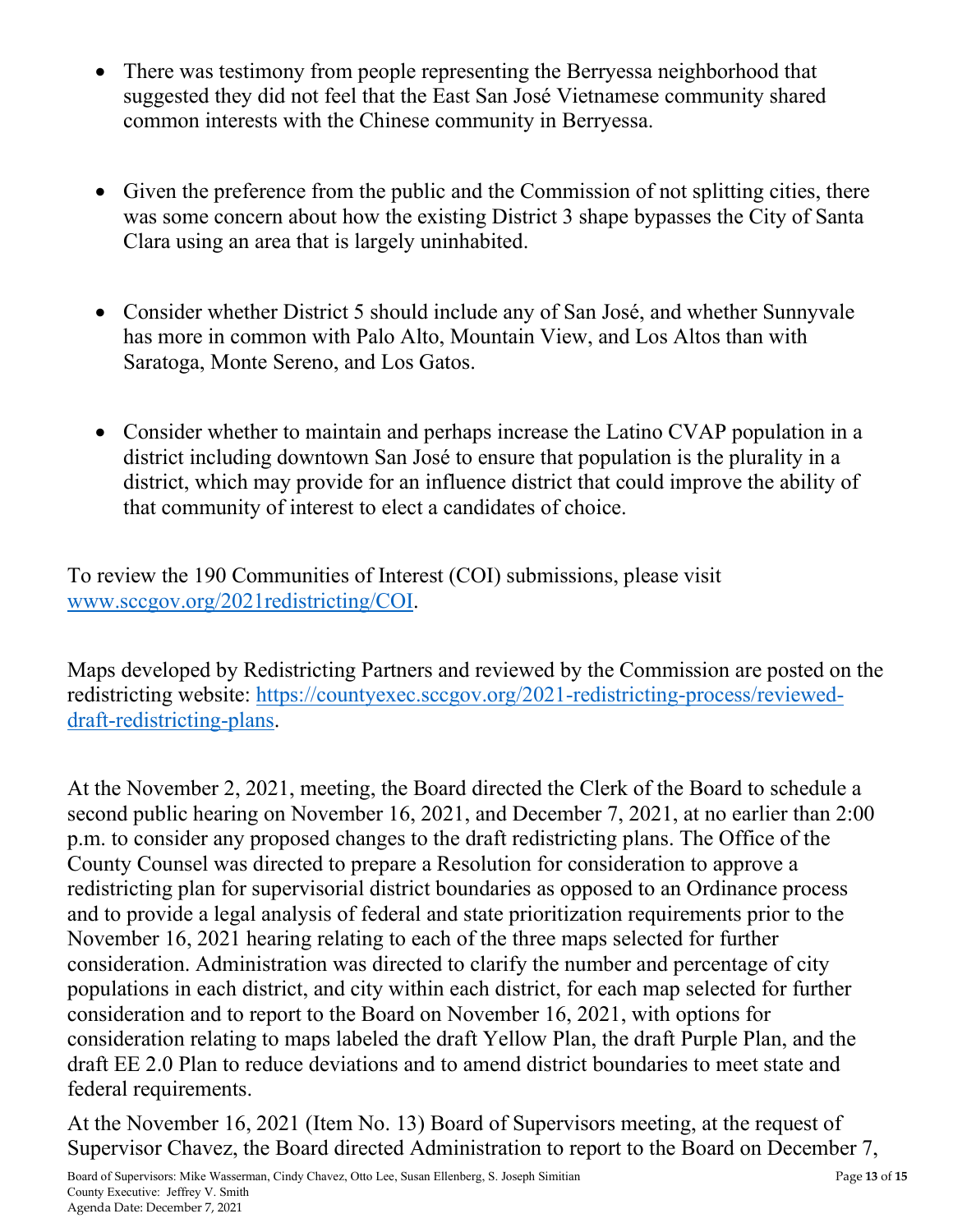2021, with a revised version of the Draft Yellow Plan: First Refinement, incorporating the input provided by the Board members, and adding the Lexington Reservoir area to District 5. Additional input from the Board included:

- maintain current City of San José City Council District 1 in one supervisorial district on the final Map (*Supervisor Ellenberg*)
- revise the Yellow Map to include the Evergreen neighborhood in the City of San José in one supervisorial district (*Supervisor Lee*)
- include a version with the Meadowfair neighborhood in the City of San José in Supervisorial District 1 and a version with the neighborhood in Supervisorial District 2. (*Supervisor Lee*)

## *Map Analysis*

A substantially equal population of total residents for each district is an important redistricting criterion, which has been a key consideration given the Board's direction at the June 8, 2021 (Item No. 26) meeting to prepare proposed plans that are as close to equal in population as technologically possible while conforming to all other requirements of applicable law. Since the 2020 US Census data was delayed, the County proceeded with the initial Census data prior to the State's prisoner population realignment. Therefore, the County's public portal, called DistrictR [\(https://districtr.org/event/Santa\\_Clara\\_County\)](https://districtr.org/event/Santa_Clara_County), contains a total population for Santa Clara County of 1,936,259, with an ideal district size of 387,252. Maps developed by Redistricting Partners with the Maptitude software utilize the final population data with the adjustment due to the State's prisoner population realignment for a total population for Santa Clara County of 1,940,140, with an ideal district size of 388,028. The following analyses utilizes the final population data to determine the total plan deviation. Total plan deviation is determined by the sum of the absolute values of the highest and lowest district deviations.

| <b>MAPTITUDE DATA</b>        |           | <b>DISTRICTR DATA</b>      |           |
|------------------------------|-----------|----------------------------|-----------|
| Final Population w/ Prisoner |           | <b>Population Prior to</b> |           |
| Population Realignment       | 1,940,140 | Realignment                | 1,936,259 |
| Ideal District Size          | 388,028   | <b>Ideal District Size</b> | 387,252   |

# **CONSEQUENCES OF NEGATIVE ACTION**

The Board would not receive this report or consider recommendations relating to draft redistricting plans for supervisorial district boundaries following the 2020 Census, which must conclude with adoption of an updated map by December 15, 2021.

# **STEPS FOLLOWING APPROVAL**

Adoption of the resolution to approve the redistricting plans for supervisorial district boundaries will be held at the regular Board of Supervisors meeting on December 14, 2021.

# **LINKS:**